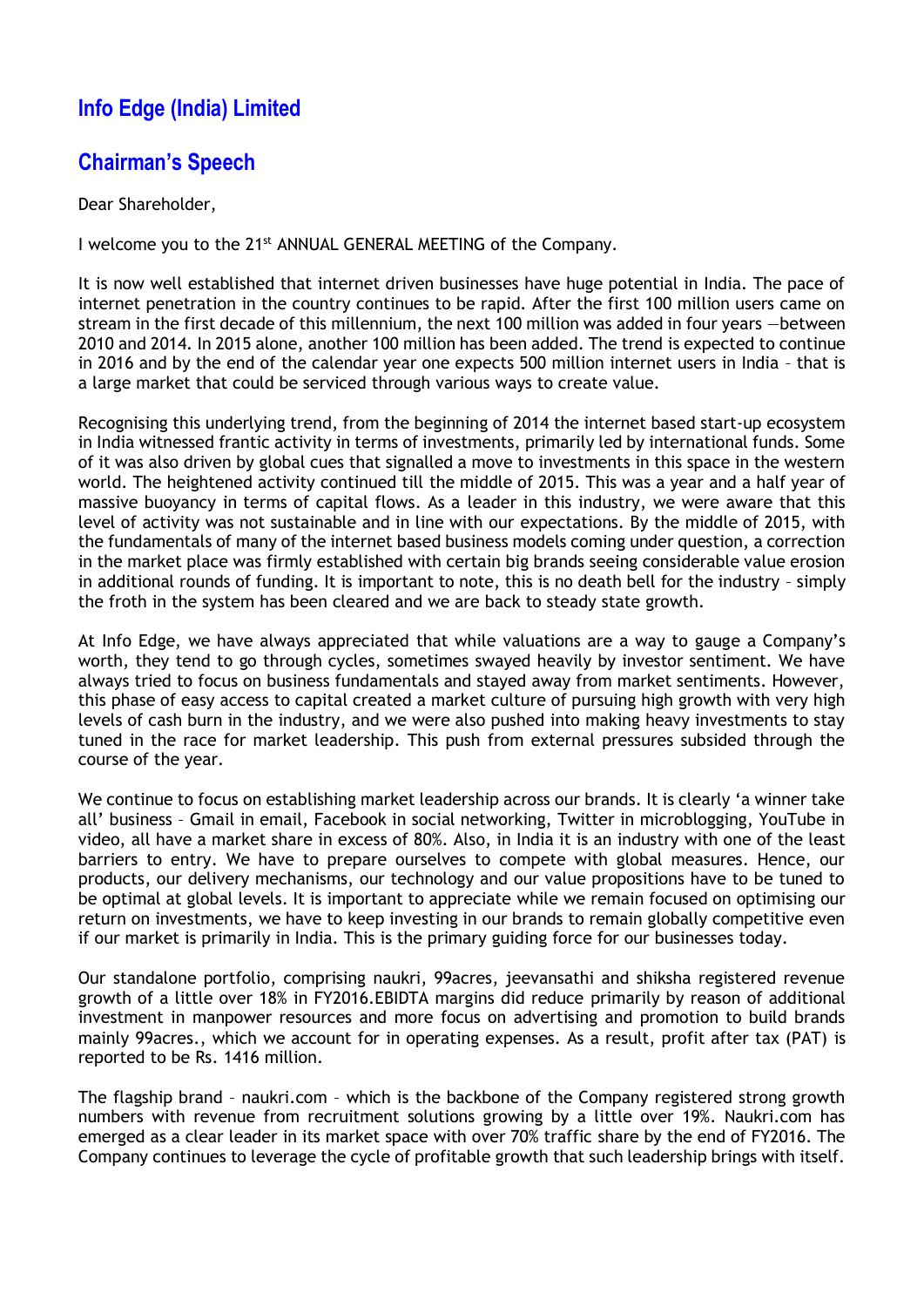Having said so, it is important to note that we continue to deploy resources and exert considerable effort to maintain and further establish our leadership position. Constant efforts are on in product development, sales, marketing and generation of customer insights. Naukri's business is being pursued on a four-pronged strategic thrust – First, is the focus on introduction of new products for recruiters, second is to develop mobile based applications to support and supplement the existing Naukri offerings, third is to improve utility for customers by significantly enhancing the search engine within the model and fourth is that its offerings are supplemented by a responsive customer service.

For 99acres, we had to increase investments in the beginning of the year since the market saw large investments and high cash burn by competitors to establish market dominance, although the Company always maintained better capital efficiency in their investments when compared to many new entrants. Fortunately, the investment euphoria died down in the second half of the year, and competitive activity has become more reasonable. As a result, while our investments in improving customer experience and meeting customer needs continue, spends on sales and marketing has reduced. By the end of FY2016, a smaller number of players has clearly emerged as competitors vying for leadership. Importantly, amongst them, 99acres has garnered the largest pie of 40% plus steady traffic share over the last quarter of FY2016.

Shiksha and jeevansathi have also gained some traction as our investment have led to higher growth. The losses in these brands have started reducing. Shiksha is going through its normal course of evolution in a steady manner and establishing several touchpoints that can be effectively monetised and scaled up in the future. Net sales from Shiksha increased by 29% to Rs.348 million in FY2016. At jeevansathi, too, this year we made some marketing spends and revitalised the brand. We continue to emphasize on building this as a product that addresses niche needs of specific regional communities in India. Net sales from matrimonial business increased by 19.6% to Rs.469 million in FY2016. On both these businesses, we are focusing on improving customer experience and better targeting through the use of analytics.

The investee companies, too, witnessed heightened activity in FY2016, especially Zomato - the online restaurant discovery and ordering business. Zomato recorded a 91% increase in revenues to Rs.1,850 million in FY2016. After a phase of frantic cash raising and investments, the Company has revised its business plans with a focus on reducing cash burn. This includes rationalising manpower and marketing spends. Also, given its global push, the Company has now decided to focus on only 14 countries, while managing operations on the others efficiently from India. Both, the trend in increased revenue growth and reduced cash burn is in the right direction.

During FY2016, we invested about Rs.2,302million in our portfolio of investee companies including Rs.1,554 million in Zomato and Rs.250 million in Applet. We also added three new companies to our portfolio -- Mint Bird, Rare Media and BigStylist for an investment of Rs.198 million in total.

It is important to realize that though many of the said investee companies may be generating losses today, the investor fraternity acknowledges the intrinsic potential of these businesses and hence, our share of the total valuation of some of these businesses, as derived by third party investors, is much higher than our total investments, signifying substantial return on investments from an asset valuation perspective for the Company.

Moving onto the results on a consolidated basis, revenue growth was over 28% to Rs.9,382 million in FY2016. The aggregate top-line of the investee companies grew by 47% from Rs.330 crore in FY2015 to Rs.484 crore in FY2016. These companies are pursuing high growth and their losses are likely to be high even in the next few years. Almost all of them continue to look for funds for investments to compete and reach self-sustaining scale of operations.

We are well positioned with brands that are market leaders. The macro-economic conditions in India are improving with better GDP growth and lower inflation. We are aware that in terms of hiring, IT